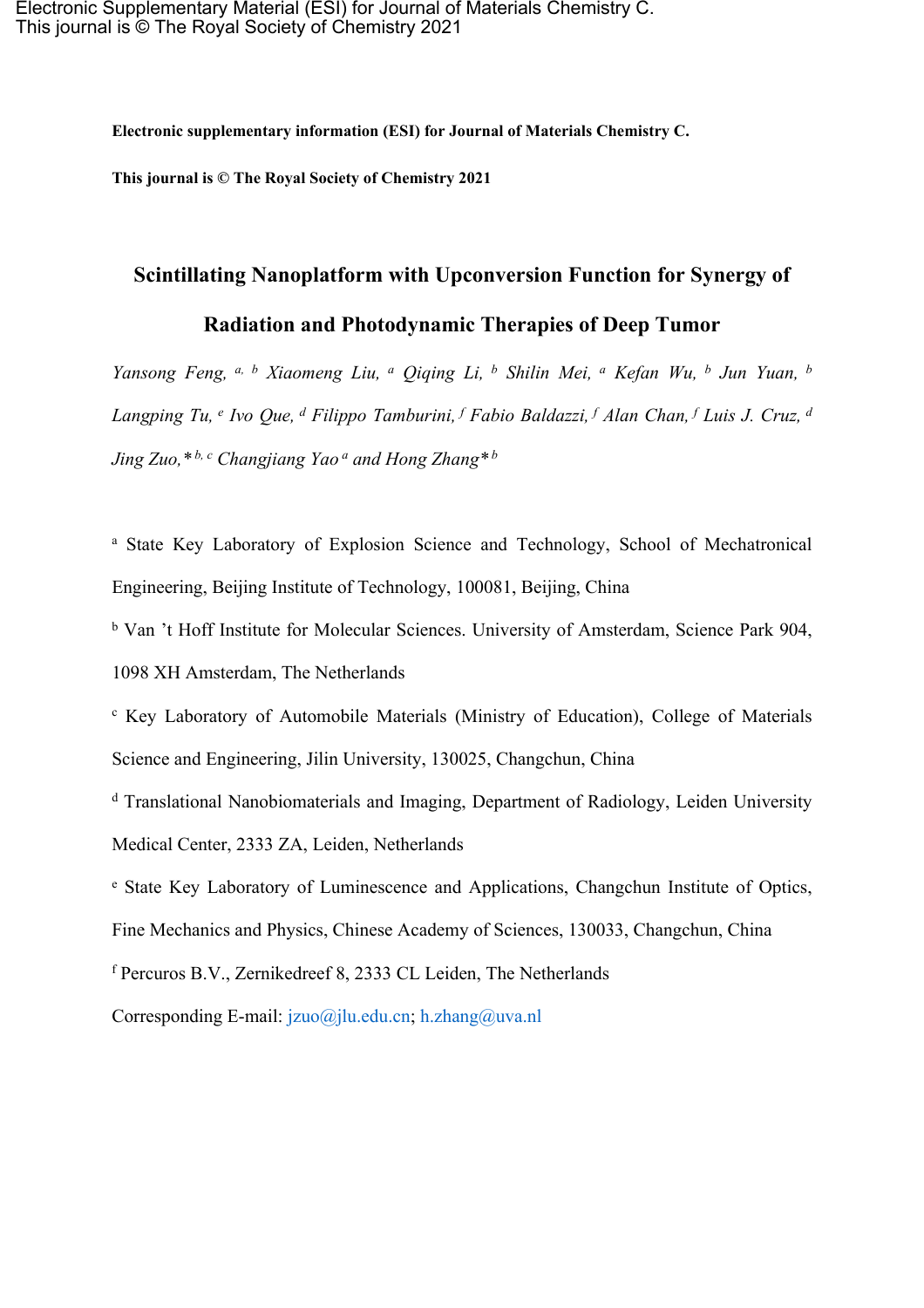## **EXPERIMENTAL SECTION**

*Reagents*:  $Y(CH_3COO)_3 \cdot xH_2O$ ,  $Tb(CH_3COO)_3 \cdot xH_2O$ ,  $Er(CH_3COO)_3 \cdot xH_2O$ , Tm(CH<sub>3</sub>COO)<sub>3</sub>·*x*H<sub>2</sub>O, Gd(CH<sub>3</sub>COO)<sub>3</sub>·*xH<sub>2</sub>O*, oleic acid (90%), 1-octadecene (ODE, 90%), NaOH, NH4F, sodium oleate (NaOA), acetic acid, acetic anhydride, rose bengal (RB), poly(allylamine), 20 wt.% solution in water (PAAm), 6-bromohexanoic acid, N,N-Dimethylformamide (DMF), N-(3-Dimethylaminopropyl)-N'-ethylcarbodiimide hydrochloride (EDC-HCl), N-hydroxy-succinimide (NHS), 1,3-Diphenylisobenzofuran (DPBF), folic acid, PEG-NHS, ethanol, acetone and cyclohexane were purchased from Sigma-Aldrich. All the chemicals were of analytical grade and were used without further purification.

*Characterization*: TEM images, HRTEM images and compositional mapping were conducted with a FEI Talos F200X Transmission Electron Microscope. The XRD pattern was measured with an X-ray powder diffractometer (Bruker D8 Advance). UV−vis absorption spectra were measured with Shimadzu UV-2600. The UCL spectra, X-ray excited optical luminescence spectra and fluorescence spectra were measured with a photoluminescence spectrometer (Edinburgh FLS980) equipped with the ultrafast light source, NIR laser, and Xray source: RS-2000 Pro (Rad source), the energy was set as 160 kV and 25 mA. The FTIR spectra were analyzed with Bruker TENSOR-27 FTIR spectrometer. The diameter and zeta potential were measured with Dynamic light scattering (Zetasizer Nano ZS).

*Synthesis of dry core*  $\beta$ *-NaErF<sub>4</sub>:0.5%Tm NPs*: 10 mL 1-octadecene and 10 mL oleic acid were heated up to 100 °C and kept under vacuum for 60 min. 0.995 mmol  $E_r(CH_3COO)_3 \cdot xH_2O$  and 0.005 mmol  $T_m(CH_3COO)_3 \cdot xH_2O$  were then added in under nitrogen flow, subsequently, 0.5 mL acetic anhydride was injected in the solution under nitrogen and heating up to 100 °C for 60 min. And acetic anhydride was excepted under vacuum at 100 °C. Thereafter, 2.8 mmol sodium oleate was added under nitrogen flow and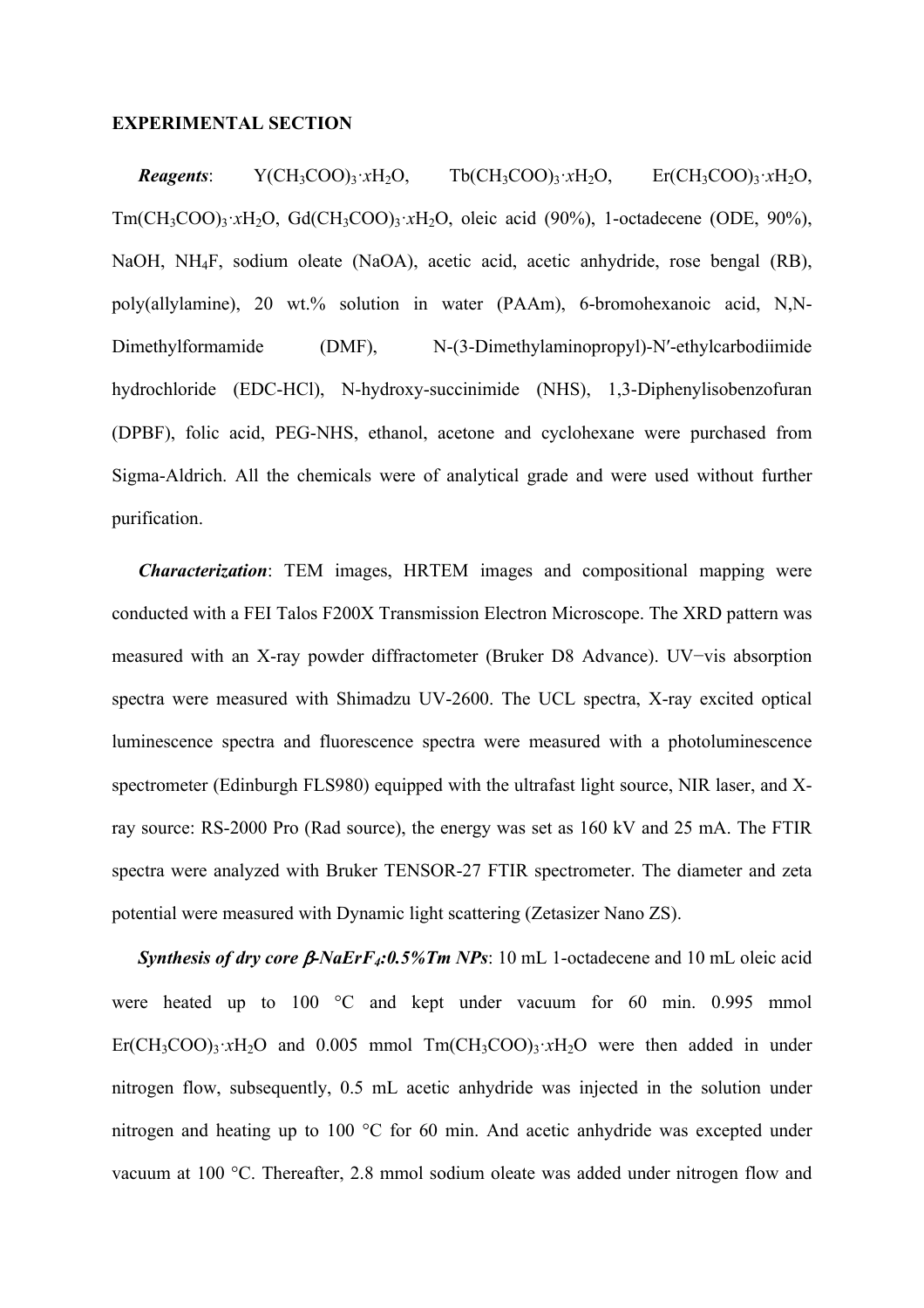switched to vacuum until the regents fully dissolved. Then, 5.8 mmol NH4F was added in under nitrogen flow and the solution was heating up at 100 °C under vacuum for 60 min to completely except the water or other  $H_2O/OH$  sources before forming the NPs. Finally, the solution was heated up to 300 °C with the rate 10 °C min<sup>-1</sup> and reacted for another 60 min under dry nitrogen. After cooling down to room temperature, the core NPs were obtained through the centrifugation and washed with acetone and ethanol (twice) and finally dispersed in cyclohexane.

*Synthesis of*  $\alpha$ -NaYF<sub>4</sub> precursor: 160 mL oleic acid and 160 mL ODE in 500 ml three necks flask were heated up to 100 °C and kept under vacuum for 60 min, 20 mmol  $Y(CH_3COO)_3 \cdot xH_2O$  was then added in under nitrogen flow, subsequently, 5 mL acetic anhydride was injected in the solution under nitrogen and heating up to 100 °C for 60 min. And acetic anhydride was excepted under vacuum at 100 °C. Thereafter, 30 mmol NaOA was added under nitrogen flow and switched to vacuum until the regents fully dissolved. Then, 80 mmol NH<sub>4</sub>F was added in under nitrogen flow and the solution was heating up at 100  $^{\circ}$ C under vacuum for 60 min to completely except the water or other  $H_2O/OH$ - sources before forming the NPs. Finally, the solution was heated up to 200  $\degree$ C with the rate 10  $\degree$ C min<sup>-1</sup> and reacted for another 60 min under dry nitrogen. After cooled down to room temperature the precursor was obtained through centrifugation and finally dispersed in 40 mL dry ODE.

*Synthesis of*  $\alpha$ -NaGdF<sub>4</sub>:15%Tb precursor: The synthesis route for  $\alpha$ -NaGdF<sub>4</sub>:Tb was the same as that of  $\alpha$ -NaYF<sub>4</sub>, except that 17 mmol Gd(CH<sub>3</sub>COO)<sub>3</sub>·*x*H<sub>2</sub>O and 3 mmol  $Tb(CH_3COO)_3 \cdot xH_2O$  were used.

*Synthesis of*  $\beta$ -*NaErF<sub>4</sub>:Tm*( $\alpha$ *NaYF<sub>4</sub>* $\alpha$ *NaGdF<sub>4</sub>:15%Tb* (1*:x:3,*  $x = 0, 1, 2, 3$  *or* 4) *multilayer NPs* (*Er@Y@Gd/Tb NPs*): 0.5 mmol core  $\beta$ -NaErF<sub>4</sub>:Tm particles in 10 mL 1octadecene and 10 mL oleic acid were heated up to 100 °C and kept under vacuum for 60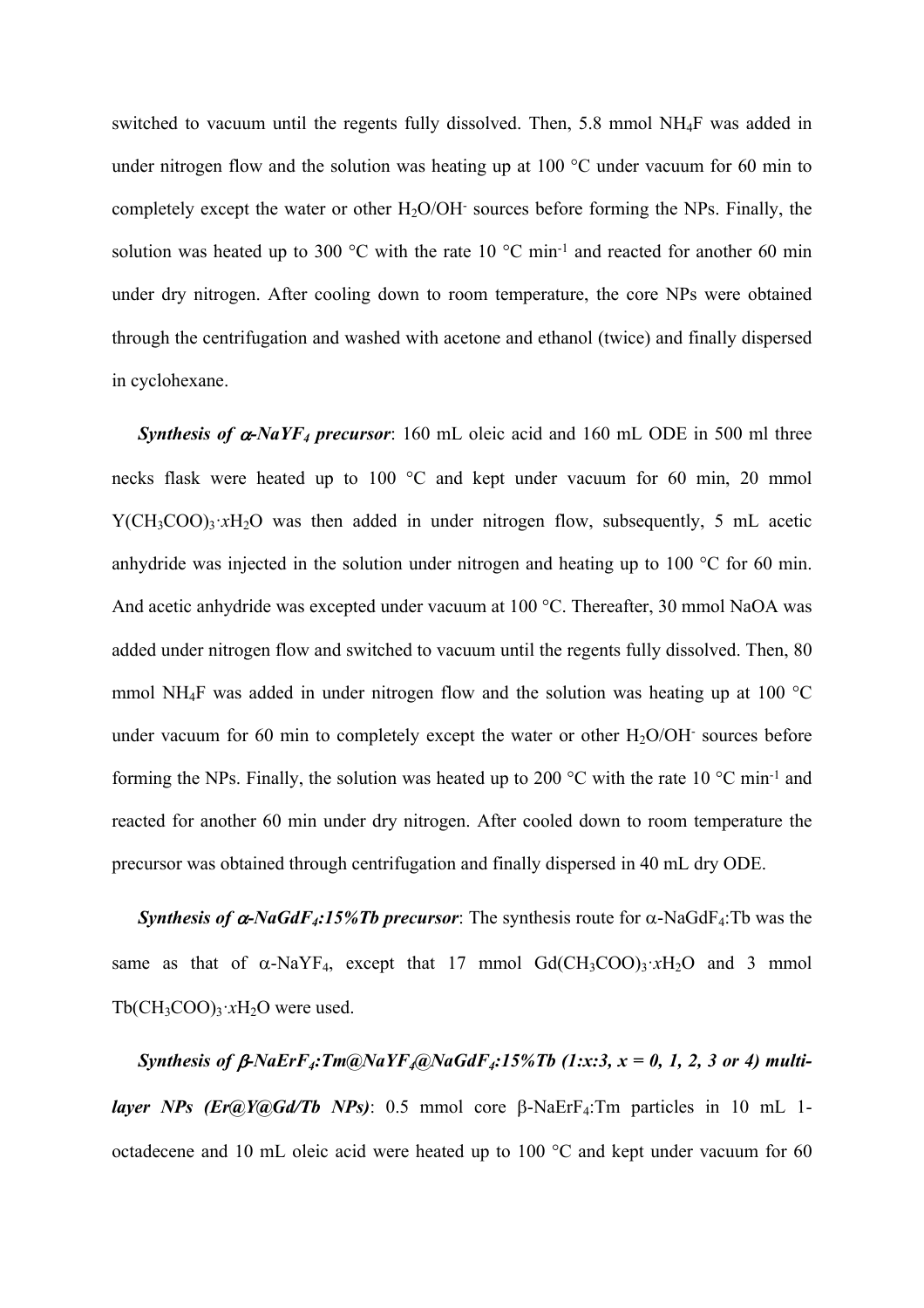min. The solution was then heated up to 300 °C under nitrogen, followed by injection of 0.5 *x* mmol  $(x = 0, 1, 2, 3 \text{ or } 4)$   $\alpha$ -NaYF<sub>4</sub> in dry ODE (each time 0.5 mmol at 15 min interval) and then kept in 300 °C for 45 min. Afterwards, 1.5 mmol  $\alpha$ -NaGdF<sub>4</sub>:15%Tb was injected in three times (each time 0.5 mmol at 15 min interval) and reacted for other 45 min. After cooling down to room temperature, the  $Er@Y@Gd/Tb$  NPs (1:*x*:3) were obtained by the centrifugation and washed with acetone and ethanol and finally dispersed in cyclohexane.

**Surface functionalization of Er@Y@Gd/Tb NPs:** The hydrophilic NH<sub>2</sub>-functionalized  $E_r(a)Y(a)Gd/Tb$  NPs were obtained via a ligand exchange phase transfer. In detail, 4 mL assynthesized Er@Y@Gd/Tb NPs (*x*=3) dispersed in cyclohexane and 4 mL 0.1 M HCl were mixed for 4 h. After washed with water for twice, the ligand-free nanoparticles were dispersed in 4 mL DMF and 200 µL PAAm (20 wt.%) aqueous solution was added in. The mixture was then stirred for 24 h. The nanoparticles were washed with water and DMF. Finally, the  $NPs-NH_2$  were obtained and dispersed in DMF. To modify RB and FA covalently to NPs-NH2, 2 mg RB-HA, 0.5 mg FA, 3 mg NHS and 3 mg EDC-HCl were mixed in 5 mL DMF at 25 °C for 2 h. Afterwards, 10 mg of NPs-NH<sub>2</sub> was added and reacted for 24 h. The obtained NPs were then washed with DMF to remove the unreacted regents. Finally, 10 mg PEG-NHS were reacted with the particles in 15 mL DMSO and 5 mL ethanol for 24 h. After twice washing with water the URIPPs were dispersed in PBS.

*Singlet Oxygen Detection ( <sup>1</sup>O2)*: <sup>1</sup>O<sup>2</sup> was determined by DPBF followed reported protocol, each group was with three parallels ( $n = 3$ ). For the NIR triggered <sup>1</sup>O<sub>2</sub>, 2 mL of UIRPPs water solution and 10  $\mu$ L (1 mg mL<sup>-1</sup>) of DPBF-ethanol solution were mixed and kept in dark overnight. The absorption intensity of DPBF at 410 nm was recorded every 5 min (5, 10, 15, 20, 25 and 30 min) after NIR laser irradiation (800 nm, 980 nm or 1530 nm) of 0.7 W cm<sup>-2</sup>. For X-ray triggered  ${}^{1}O_{2}$ , different concentration of UIRPPs and 10 µL (1 mg mL-1) of DPBF-ethanol solution were mixed and kept in dark overnight. The absorption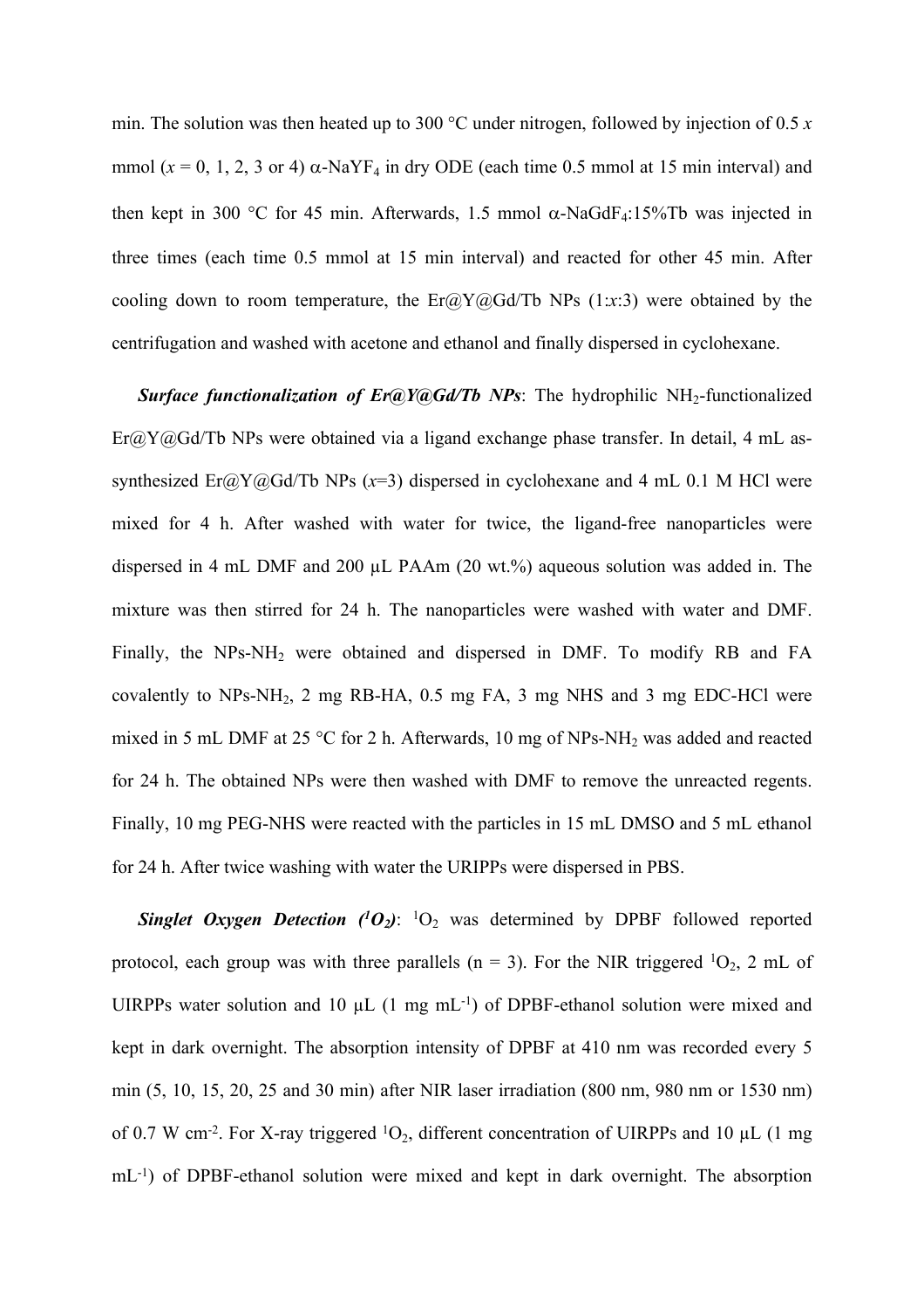intensity of DPBF at 410 nm was recorded every 5 min (at 5, 10, 15, 20, 25 and 30 min) after X-ray irradiation at 80 kV and 0.5 mA.

*UCL imaging and RT&X-PDT in vitro*: Breast carcinoma MCF-7 cells were maintained in the DMEM under 5%  $CO_2$  atmosphere at 37 $\degree$ C. The cells were incubated in the special confocal well plate  $(1 \times 10^4$  per well) for 24 h. Afterwards, the UIRPPs were added in the plate with 0  $\mu$ g mL<sup>-1</sup>, 50  $\mu$ g mL<sup>-1</sup>, 100  $\mu$ g mL<sup>-1</sup>, or 200  $\mu$ g mL<sup>-1</sup>L, and incubation for 8 h. The nucleus was stained with DAPI, the UCL-imaging was measured by confocal microscopy with the irradiation 980 nm and 650 nm or 540 nm emission. The UCL-RB was measured with 980 nm laser irradiation and 590 nm emission, the RB was measured with 540 nm irradiation and 590 nm emission.

To assess the toxicity of the UIRPPs and lasers, the MCF-7 cells were incubated in the 96-well plate ( $1 \times 10^4$  per well) for 24 h. Then UIRPPs of different concentration groups (0, 0, 0, 0, 50, 100, 200, 400  $\mu$ g mL<sup>-1</sup>) were added in the plate, each group was with five parallels (n = 5). The group with 0  $\mu$ g mL<sup>-1</sup> of UIRPPs were irradiated with 800 nm, 980 nm or 1530 nm laser for 15 min. Further incubated for 24 h, the cell viability was assessed using a standard MTS assay.

Regarding the PDT effect of the UIRPPs, the cells were separated in 8 groups, each group was with five parallels  $(n = 5)$ . (G1 to G8) in the 96-well plate, G1 and G5 were incubated with saline, G2, G3, G4 and G8 were incubated with UIRPPs of different concentrations (0, 50, 100, 200, 400 µg mL-1), G6 were incubated with 12% RB (0, 6, 12, 24, 48 µg mL-1L) and G7 were incubated with  $Er@Y@Gd/Tb$  NPs. After 8h incubation all groups were washed with PBS. The saline (G1 and G5) were taken as the control groups, the G2, G3 and G4 were irradiated with the NIR laser (800 nm, 980 nm or 1530 nm) for 15 min at 0.7 W cm<sup>-2</sup>. The G6, G7 and G8 were exposed to X-ray with 1 Gy. After that the cells were cultured for another 48 h, the PDT efficacy of all groups was assessed by MTS assay.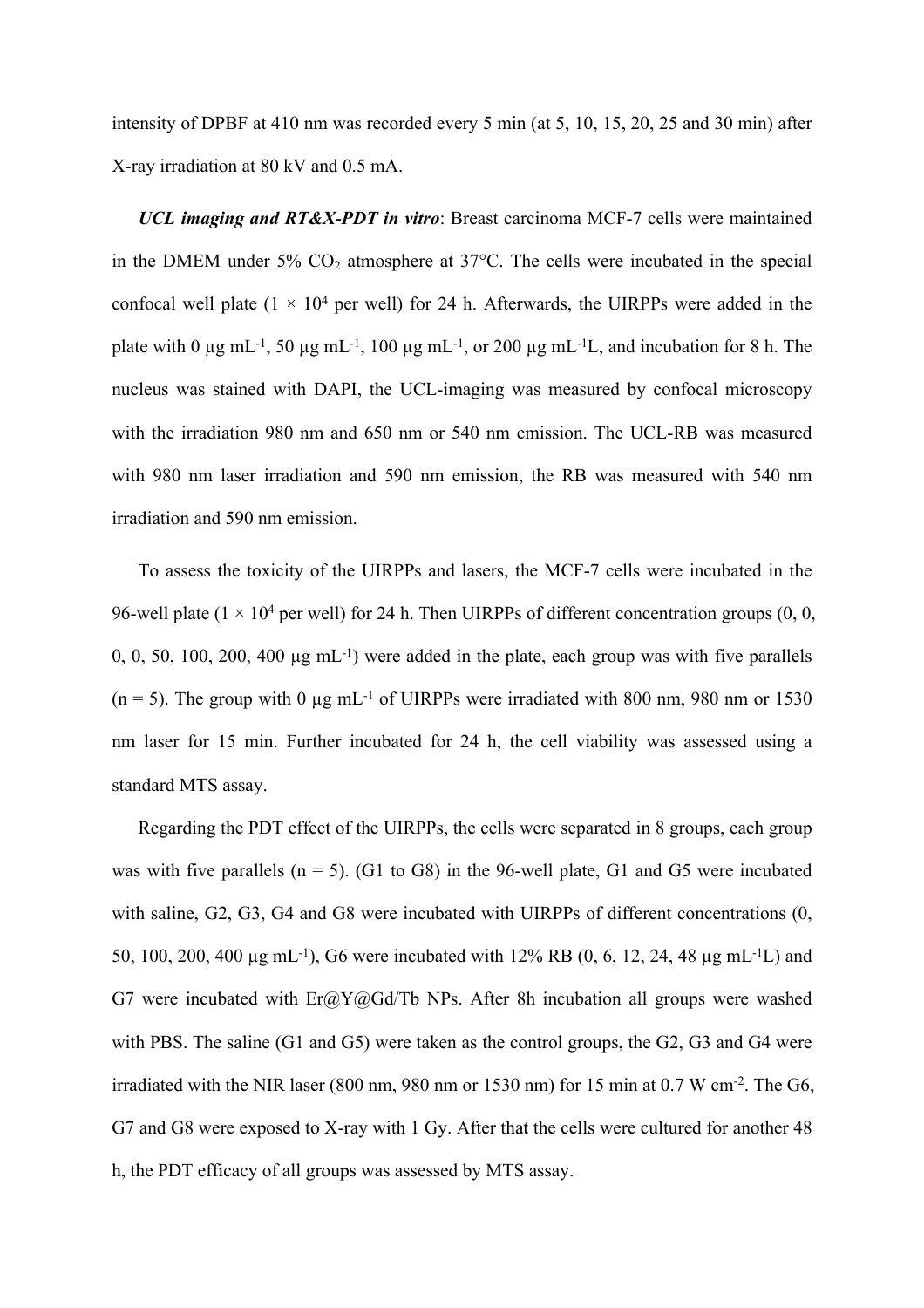*Flow cytometry*: For the flow cytometry analysis, the cells were trypsinized and stained by Annexin V-FITC and propidium iodide (Annexin V-FITC Apoptosis Staining/Detection Kit) to measure the cell apoptosis.

Annexin-V-fluorescein isothiocyanate (FITC) and propidium iodide (PI) staining were performed using an Annexin-V-FITC/PI kit (BD) according to the manufacturer's instructions. Briefly, MCF-7 cells were cultured in 6-well plates and then treated with different reagents (G1: saline, G2: saline, G3:  $100 \mu$ g mL<sup>-1</sup> UIRPPs, G4:  $100 \mu$ g mL<sup>-1</sup> G5: 100 µg mL-1 Er@Y@Gd/Tb NPs, G6: 50 µg mL-1 , UIRPPs, G7: 100 µg mL-1 UIRPPs, G8: 100 µg mL-1L UIRPPs) for 8 h, each with 3 parallels. The cells treated with saline (G1) were for the control. For the G2 and G4, the cells were exposed to the 980 nm laser for 15 min at 0.7 W cm<sup>-2</sup>. And for the G5 to G8, the cells were exposed to X-ray with 1 Gy. Then the cells were harvested using 0.05% trypsin after 24 h incubation and washed twice with cold PBS, and suspended in binding buffer.  $1\times10^5$  cells in 100  $\mu$ L binding buffer were added to a tube and incubated with 5 μL of Annexin-V-FITC and 5 μL of PI. Cells were gently mixed and incubated for 15 min at room temperature. 400 μL binding buffer was then added to each tube. The samples were analyzed by flow cytometry (BD Biosciences). Experiments were repeated three times.

*In vivo* **experiments**: The mice experiments were performed in accordance with animal regulations and management protocols. The tumors were developed by the subcutaneous injection of MCF-7 cells into the mice. When the tumor volume grew to about 50 mm<sup>3</sup> the mice were randomly separated into 4 groups  $(n = 3)$ . The volume of tumor was measured as Volume =  $(L \times W^2/2)$ , where L (length) and W(width) are two tumor dimensions, respectively. Mice were administered intravenous injection with same doses (0.65 mg/mouse) of PBS (G1, G3) or UIRPPs (G2, G4). After 24 h, the tumor area of the mice in G3 and G4 were exposed to X-ray irradiation (1.5 Gy dose), and the rest of the body shielded by a thick lead plate. The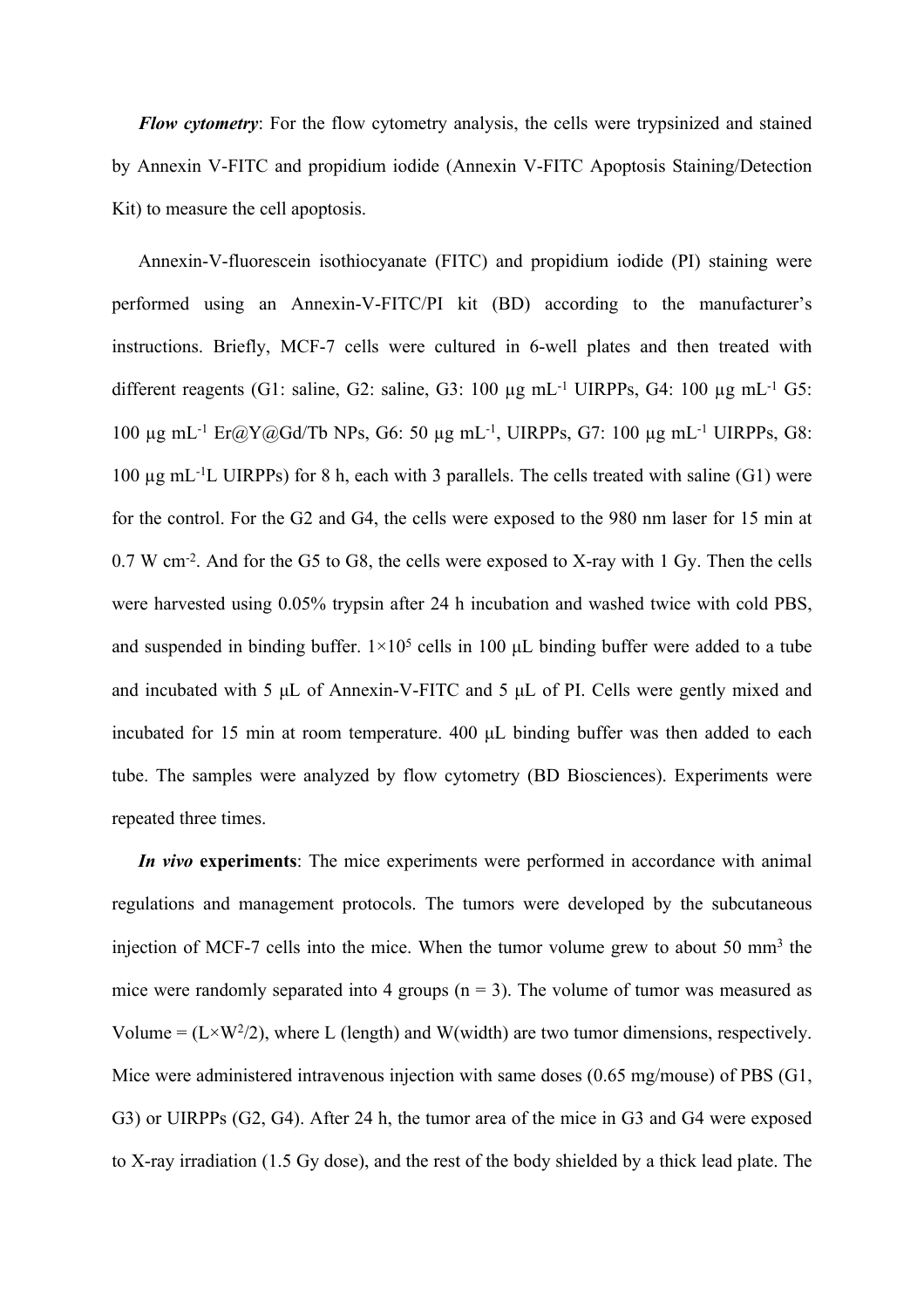mice in the G1 and G2 were not exposed to any laser. The tumor sizes and body weights of the mice were monitored every 2 days during the 14 days of treatment. Finally, the animals were euthanized 15 days after the injection.

*Statistical analysis*: Statistical data were analyzed applying one-way ANOVA test; C Pns > 0,05; D, P > 0,05, P\*\* = 0,0075, P\* = 0,036; E, Pns > 0,05. The shown data are mean  $\pm$  SEM of all independent measurements.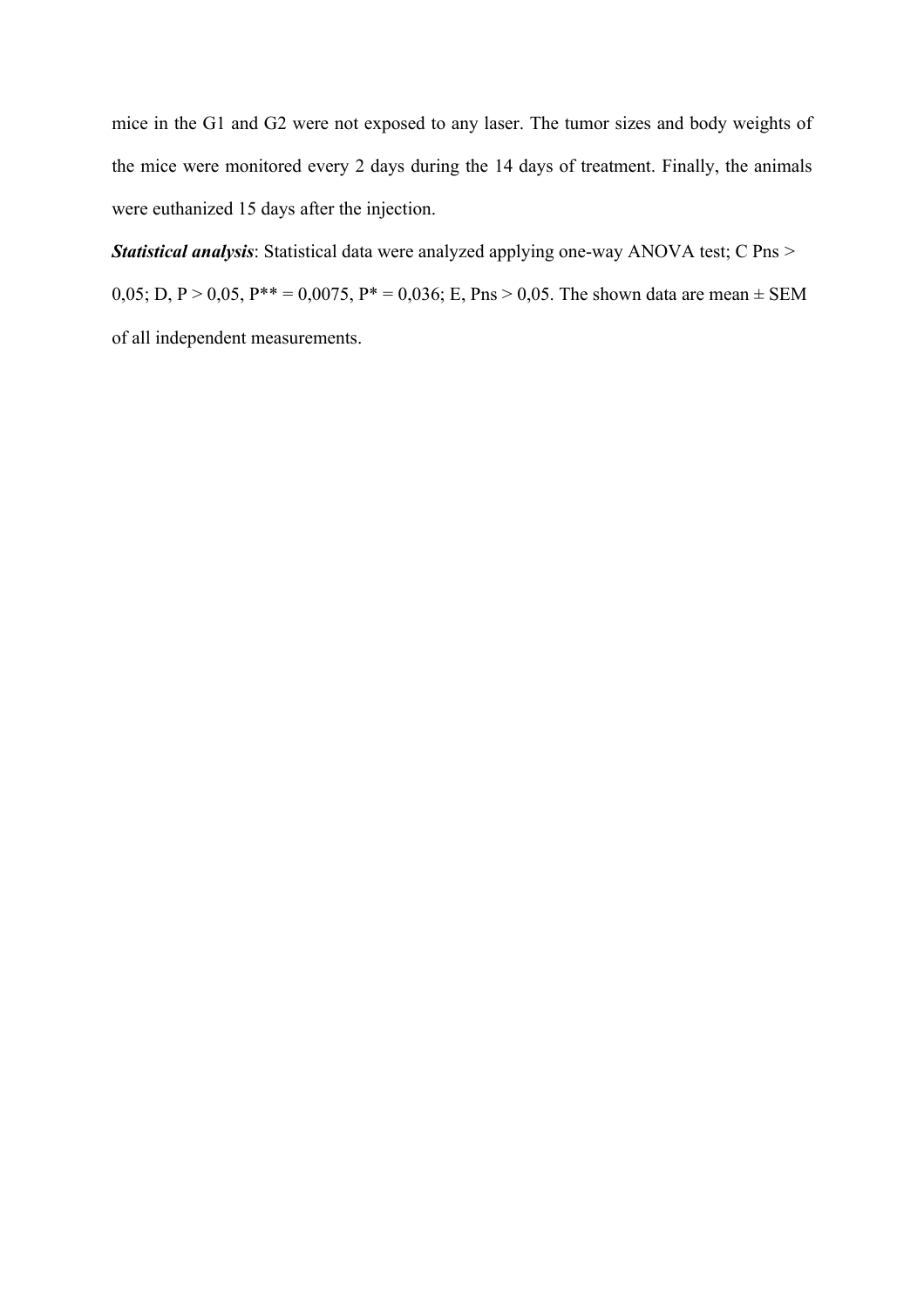

Figure S1. XRD pattern of the core NaEr $F_4$ :0.5%Tm and CSS NPs, the standard diffraction pattern of *hexagonal phase NaYF<sup>4</sup> is for reference. (JCPDS No. 16-0334).*



*Figure S2*. The UCL spectra of NaErF<sub>4</sub>@NaYF<sub>4</sub> under laser excitation at 800 nm (10 W cm<sup>-2</sup>), 980 nm (10 W cm<sup>-2</sup>), and 1530 nm (1 W cm<sup>-2</sup>), respectively.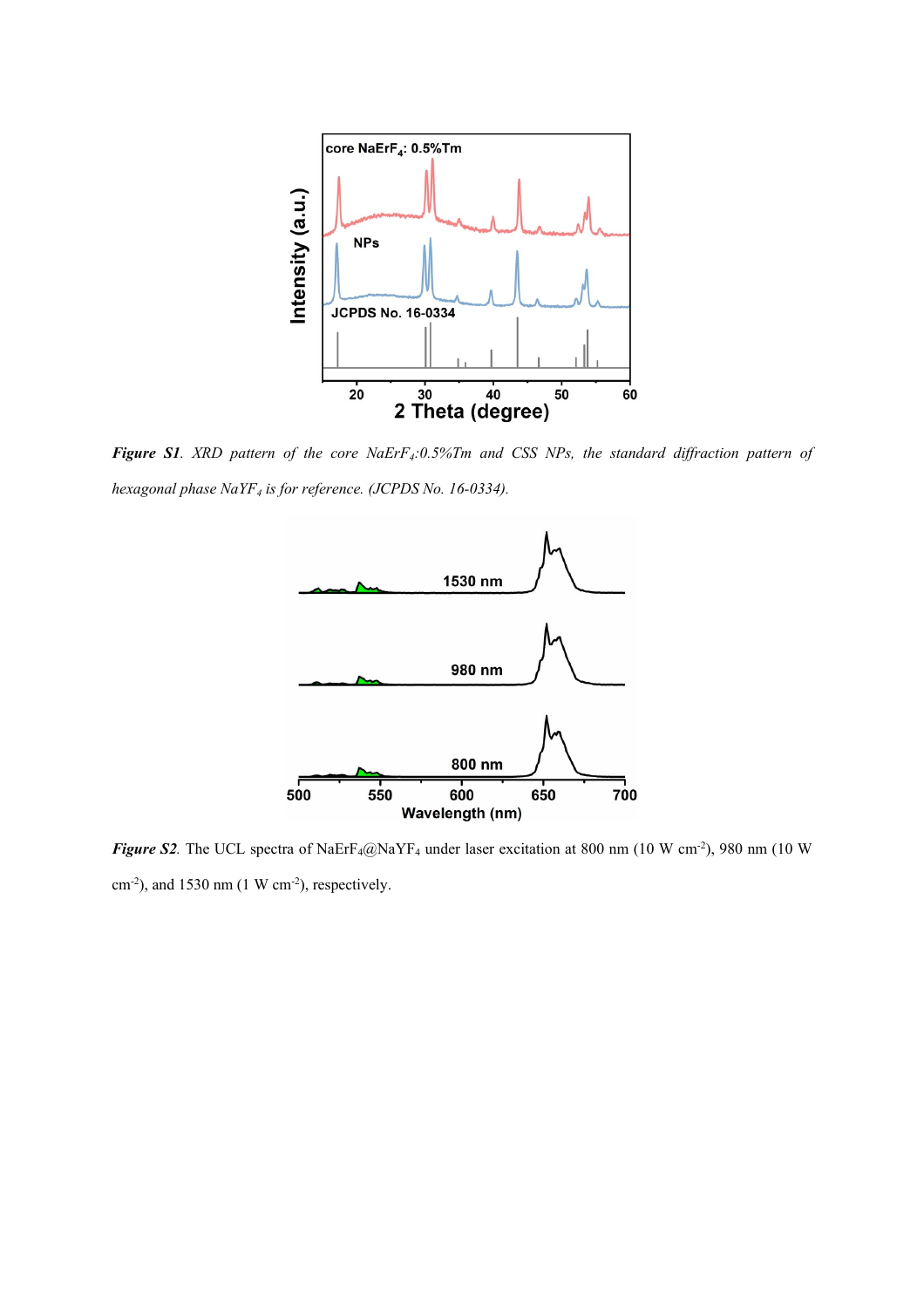

Figure S3. The luminescence spectra of CSS NPs under UV light (254 nm) or NIR (980 nm) excitation and the *absorption spectrum of RB.*



Figure S4. The UCL spectra of CSS NPs upon (a) 800 nm or (b) 1530 nm laser excitation with inert layer of *different thicknesses (the inert layer NaYF<sup>4</sup> was 0, 1, 2, 3 or 4 e.q. of the core).*



Figure S5. The UCL spectra of NaErF<sub>4</sub>: Tm@NaYF<sub>4</sub> UCNPs upon 980 nm laser excitation with the traditional *solvothermal synthesis approach and dry synthesis approach.*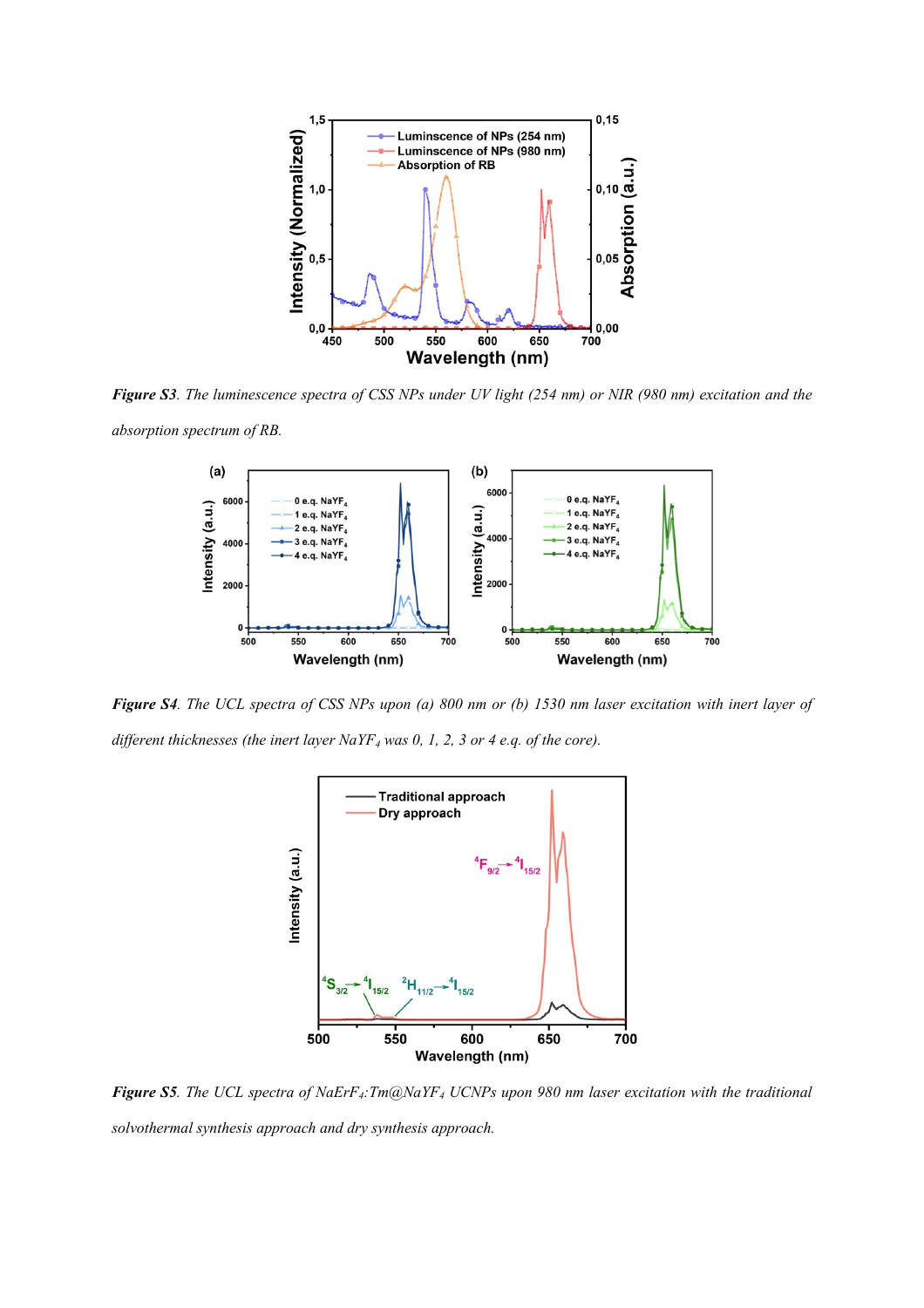

*Figure S6. Ten days track of UCL spectra of UIRPPs after preparation.*



Figure S7. UV-Vis absorption spectra of the solutions containing DPBF incubated with (a) 0.1 mg/mL RB and (b-d) 2 mg/mL UIRPPs. (b-d) were under irradiation of the laser at 800 nm, 980 nm or 1530 nm, respectively. *The irradiation time duration was marked in the figures.*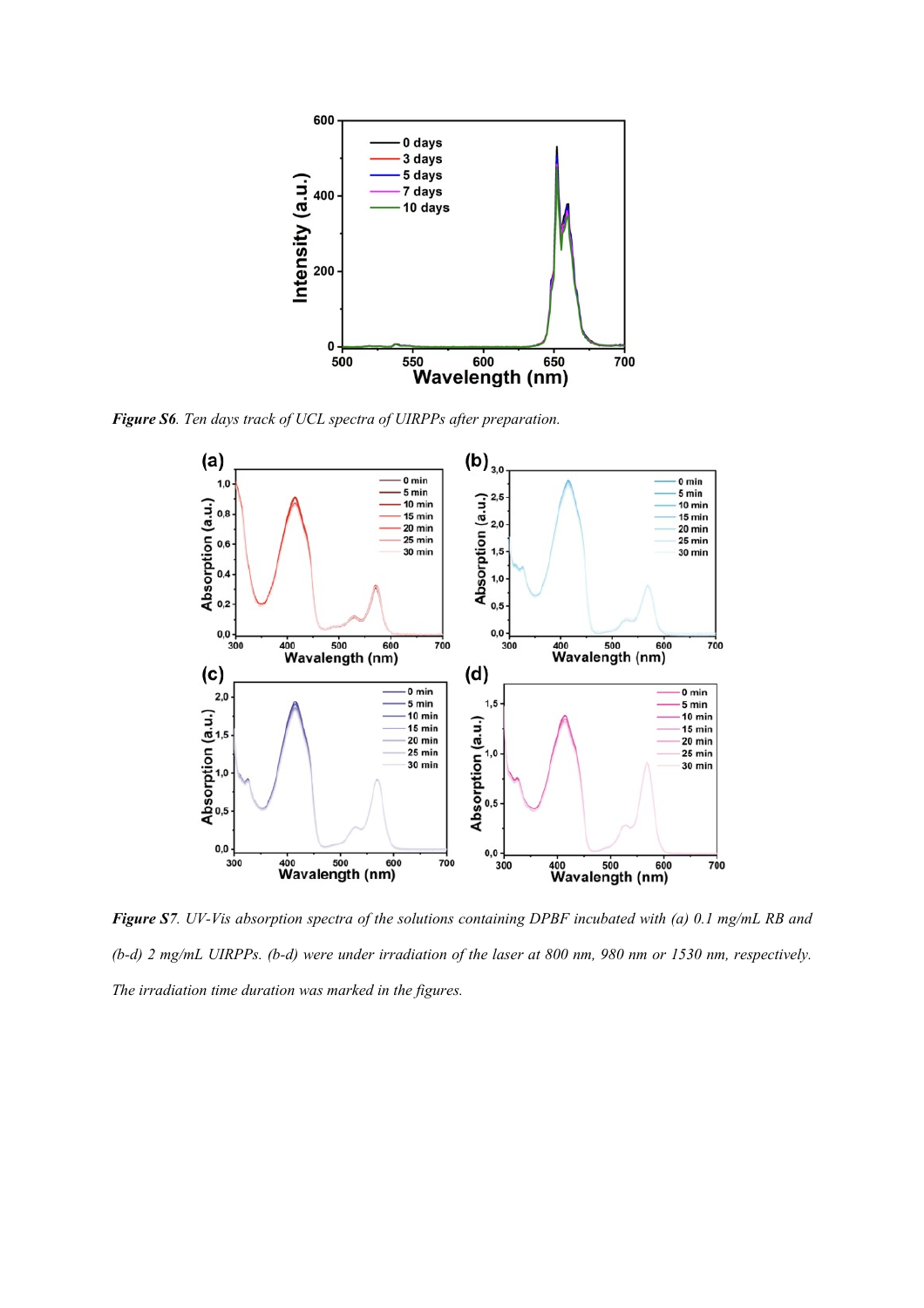

Figure S8. UV-Vis absorption spectra of solutions containing DPBF incubated with (a) 1.5 mg/mL UIRPPs, (b) 2.5 mg/mL UIRPPs and (c) 5 mg/mL UIRPPs subject to X-ray irradiation with time duration marked in the *figures.*



Figure S9. The cell viability of MCF-7 incubated with different concentration UIRPPs (50, 100, 200 or 400 *μg/mL), and the cell viability subject to the NIR laser irradiation (800 nm, 980 nm or 1530 nm).*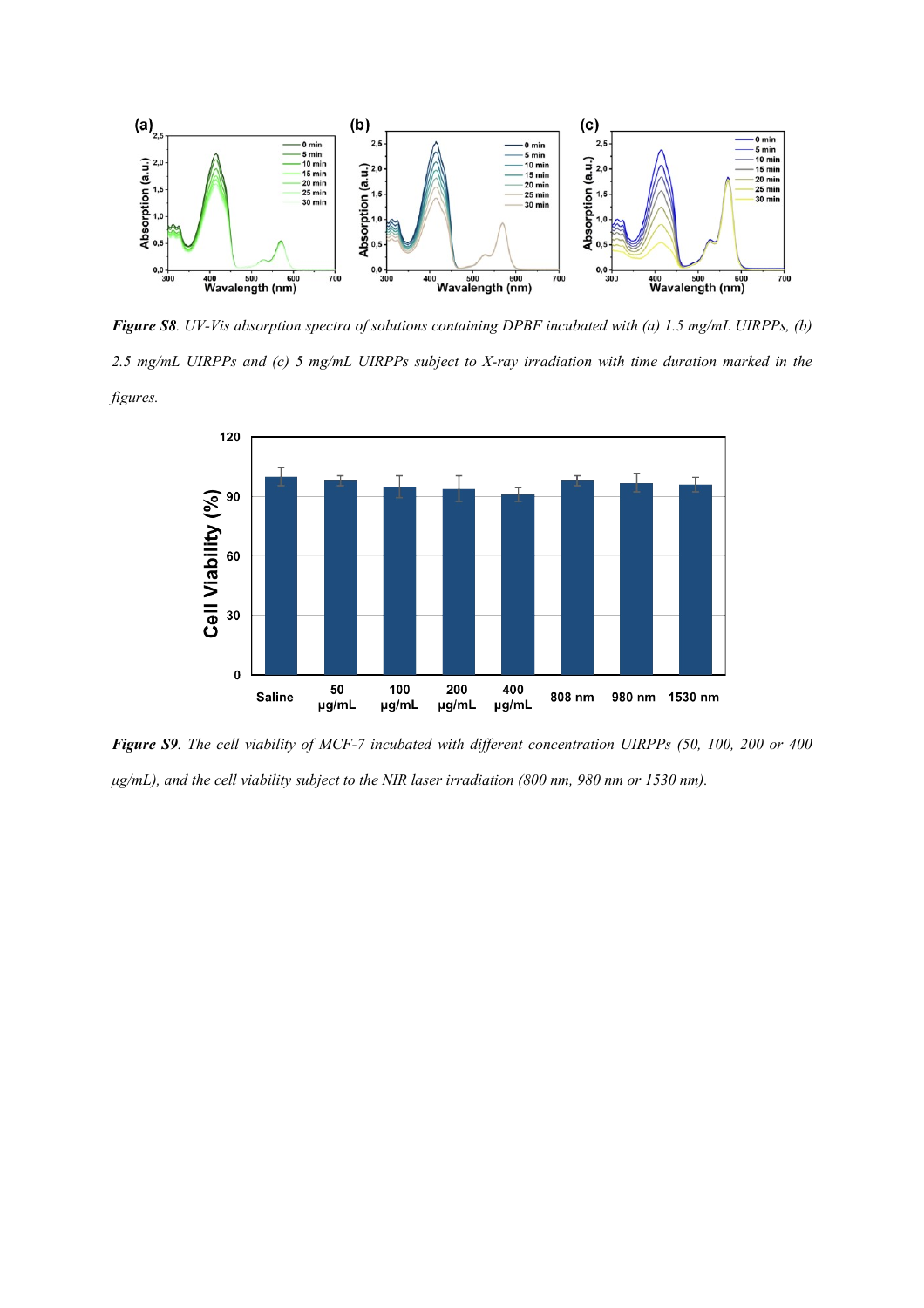

Figure S10. The confocal images of MCF-7 cells incubated with 100 µg/mL UIRPPs, the nuclei were stained with DAPI; the UCL images with irradiation of 800 nm or 980 nm and emission of 650 nm (red) or green (540 *nm), respectively.*



Figure S11. The Z scan confocal images of MCF-7 cells incubated with 100  $\mu$ g mL<sup>-1</sup> UIRPPs, the nuclei were stained with DAPI; the UCL images under irradiation of 980 nm laser and 650 nm emission; the RB images *under irradiation of 540 nm and 590 nm emission.*